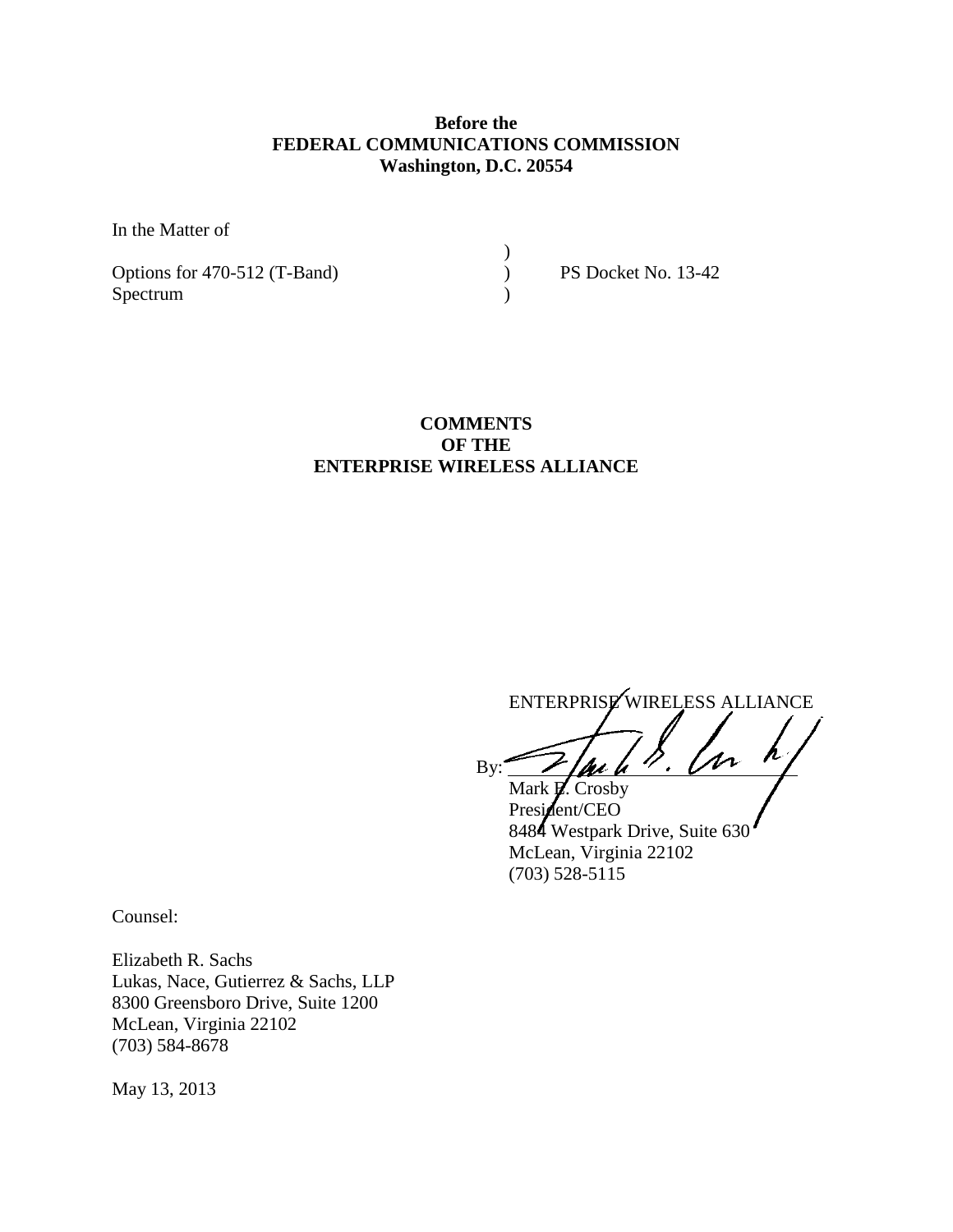# **TABLE OF CONTENTS**

| $\mathbf{I}$ . |                                                                                                                                                                              |                                                                         |  |
|----------------|------------------------------------------------------------------------------------------------------------------------------------------------------------------------------|-------------------------------------------------------------------------|--|
| II.            |                                                                                                                                                                              |                                                                         |  |
| III.           | T-BAND SPECTRUM IS ESSENTIAL FOR MEETING BUSINESS<br>COMMUNICATIONS REQUIREMENTS, IS NOT SUBJECT TO THE ACT'S<br>DIRECTIVE, AND IS A SPECTRUM RESOURCE FOR WHICH THERE IS NO |                                                                         |  |
|                | A.                                                                                                                                                                           |                                                                         |  |
|                | <b>B.</b>                                                                                                                                                                    |                                                                         |  |
|                | $\mathcal{C}$ .                                                                                                                                                              |                                                                         |  |
|                | D.                                                                                                                                                                           | "Repacking" T-Band to Accommodate Continued I/B Utilization is the Only |  |
| IV.            | THE T-BAND FREEZE SHOULD BE LIFTED IMMEDIATELY 10                                                                                                                            |                                                                         |  |
| V.             |                                                                                                                                                                              |                                                                         |  |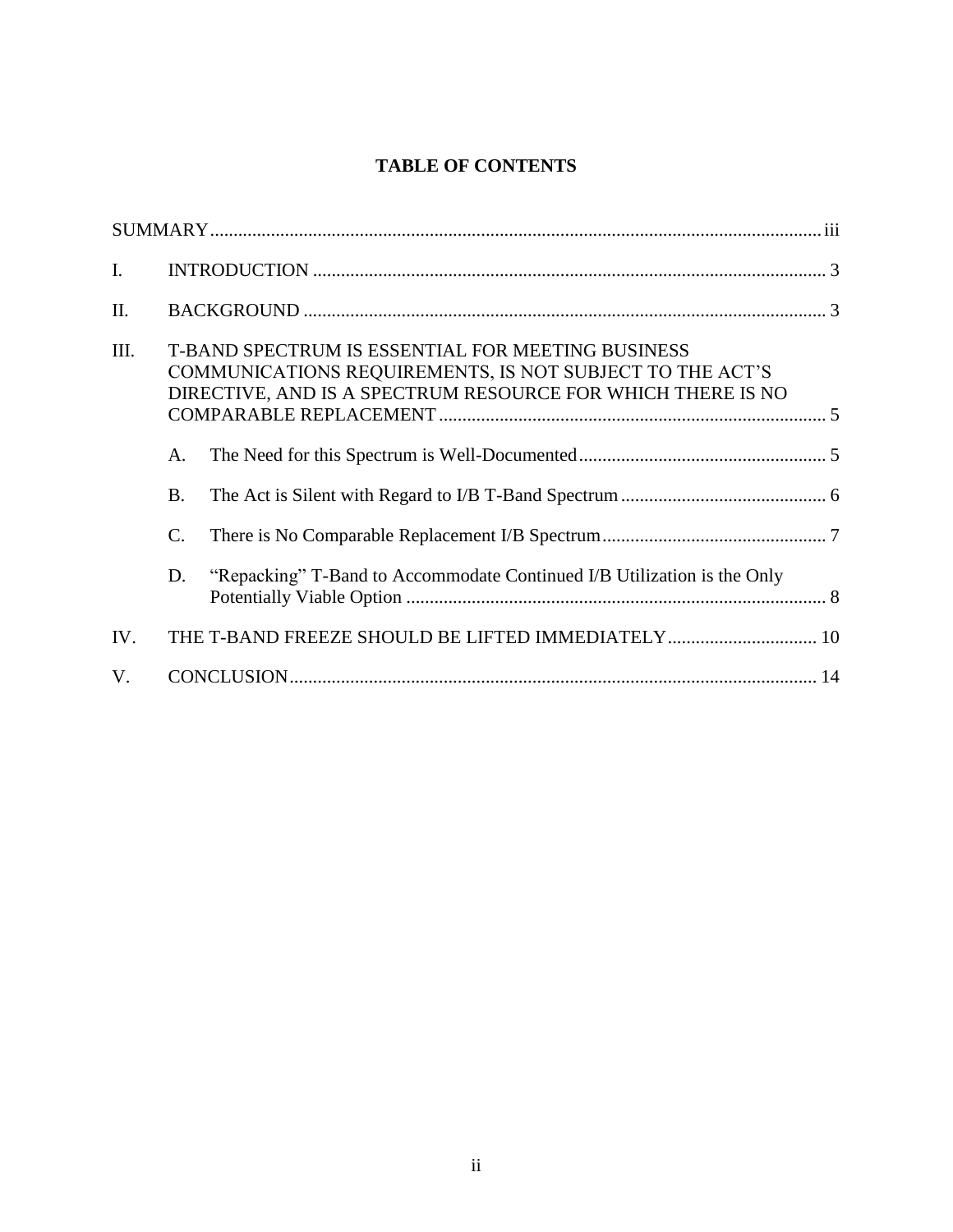### **SUMMARY**

EWA urges the FCC not to implement any initiatives that exceed the mandates of the Middle Class Tax Relief and Job Creation Act of 2012. The Commission should abandon any effort to relocate Industrial/Business licensees from their long-standing, operationally critical T-Band spectrum and limit its activities to implementing the statutory directive to auction public safety frequencies in the band (unless all Congressional mandates regarding T-Band spectrum are reversed as they should be). This spectrum plays a vital role in meeting non-public safety communications requirements and there is no available, comparable spectrum to which these licensees could be relocated. If the FCC determines that the relocation of Industrial/Business licensees is essential to implement the Act and conduct an auction, then these systems should be moved to a contiguous portion of T-Band spectrum with all costs paid by the auction winner(s).

EWA also urges the Commission to lift the T-Band freeze immediately and not to reimpose it until the last reasonable time before the spectrum landscape must be stabilized prior to auction. Freezing the band years before an auction may be held improperly attaches a higher public interest to the economic interests of unknown, future auction participants than to the ongoing communications requirements of Part 90 licensees of T-Band spectrum. If the FCC insists on maintaining its T-Band freeze, then it should be modified to mirror the more limited restrictions that have been imposed on 900 MHz licensees operating pursuant to Part 90.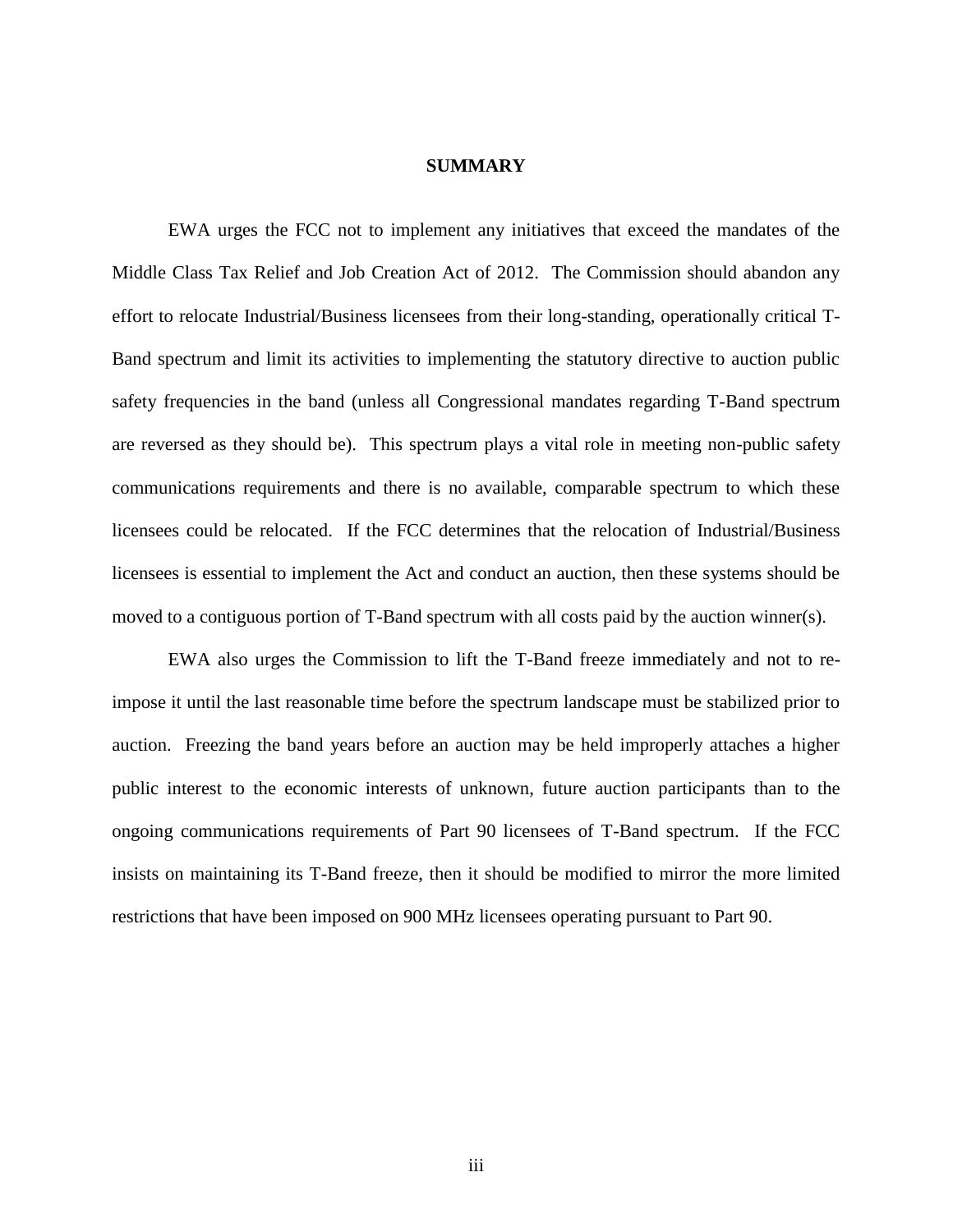### **Before the FEDERAL COMMUNICATIONS COMMISSION Washington, D.C. 20554**

)

In the Matter of

Options for 470-512 (T-Band) PS Docket No. 13-42 Spectrum )

## **COMMENTS OF THE ENTERPRISE WIRELESS ALLIANCE**

The Enterprise Wireless Alliance ("EWA" or "Alliance"), in accordance with Section 1.45 of the Federal Communications Commission ("FCC" or "Commission") rules, respectfully submits its comments in response to the Public Notice<sup>1</sup> issued jointly by the Wireless Telecommunications Bureau ("WTB") and the Public Safety and Homeland Security Bureau ("PSHSB") (WTB and PSHSB, collectively, "Bureaus") requesting recommendations regarding the FCC's implementation of Section 6103 of the Middle Class Tax Relief and Job Creation Act of 2012.<sup>2</sup> As explained in the Public Notice, the Act requires that the Commission shall, within nine years after the date of its enactment: (1) "reallocate the spectrum in the 470-512 MHz band…currently used by public safety eligibles," and (2) "begin a system of competitive bidding under Section 309(j) of the Communications Act of 1934 (47 U.S.C. 309(j)) to grant new initial licenses for use of the spectrum."<sup>3</sup> Further, the Act states that public safety entities must be relocated from the T-Band not later than two years after the auction has been completed and that

<sup>&</sup>lt;sup>1</sup> Wireless Telecommunications Bureau and Public Safety and Homeland Security Bureau Seek Comment on Options for 470-512 MHz (T-Band) Spectrum, *Public Notice*, PS Docket No. 13-42, 28 FCC Rcd 1130 (rel. Feb. 11, 2013) ("Public Notice").

 $^{2}$  Pub. L. No. 112-96, 126 Stat. 156 (2012) ("Act").

 $3$  Act § 6103(a)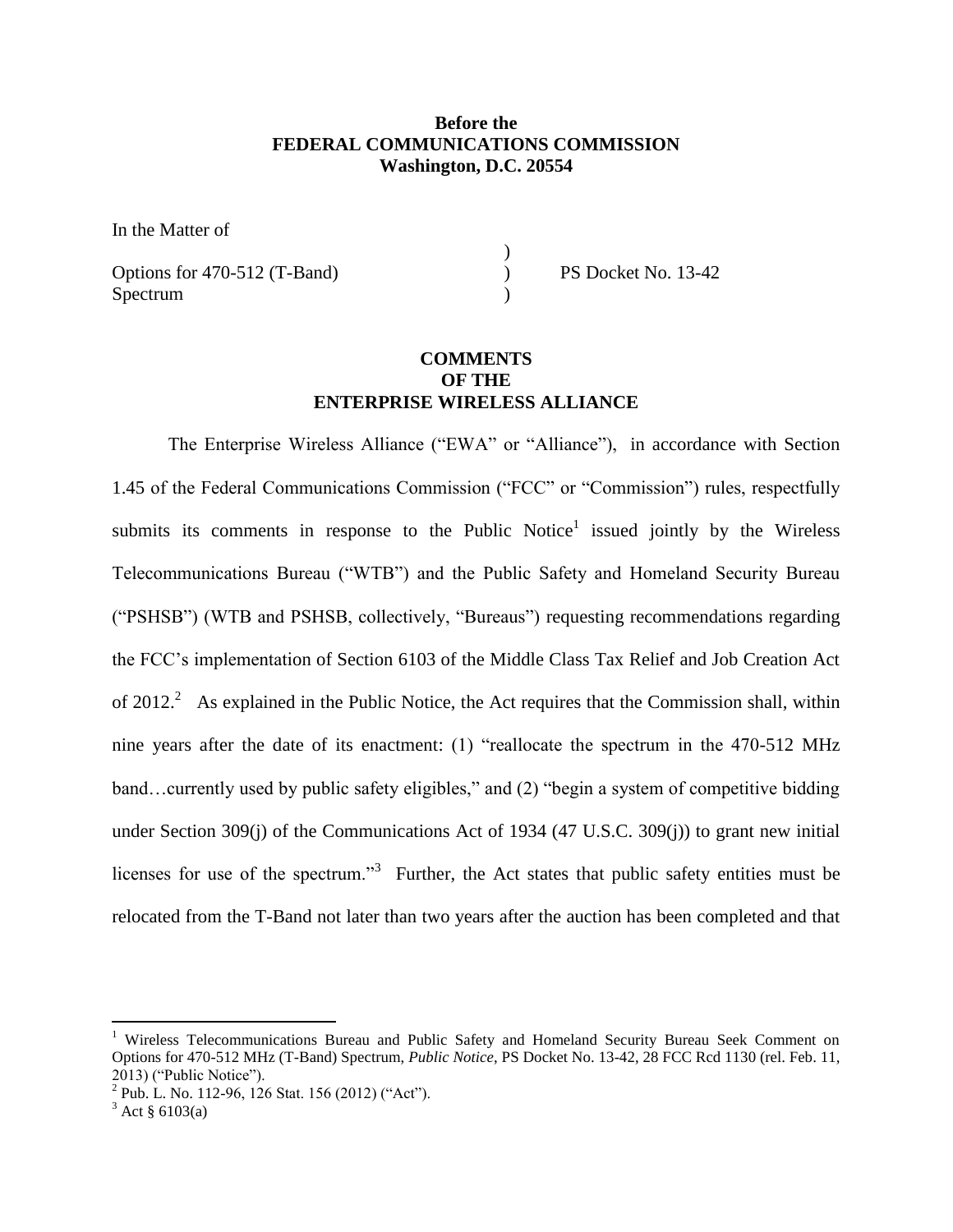auction proceeds may be distributed by the Commerce Department through grants to cover the costs of relocating public safety systems from T-Band spectrum.<sup>4</sup>

The Public Notice requests recommendations about how these provisions of the Act should be implemented and asks that proposals address the "technical, financial, administrative, legal, and policy implications of each option."<sup>5</sup> It seeks comments on specific issues related to the implications of the Act for both public safety and non-public safety T-Band licensees. Further, it asks for input on interim actions the FCC should take, including actions related to the freeze imposed on T-Band activity in 2012.<sup>6</sup>

The Bureaus already are aware of EWA's position regarding the legislation and its impact on utilization of T-Band spectrum. The Alliance has emphasized that the Act does not mandate any action whatsoever with regard to non-public safety T-Band licensees. It does not mention those users or their utilization of T-Band spectrum. EWA also is on record as opposing both the scope and timing of the freeze imposed on this spectrum by the Commission. It appreciates the opportunity to provide further support for its positions, but also offers a recommended approach in the event the FCC determines that even Industrial/Business ("I/B") licensees, including those authorized to provide commercial service, must be displaced to satisfy the Act's directive.

 $4$  *Id.* § 6103(b), (c).

<sup>&</sup>lt;sup>5</sup> Public Notice at 2.

<sup>&</sup>lt;sup>6</sup> See "Wireless Telecommunications Bureau and Public Safety and Homeland Security Bureau Suspend the Acceptance and Processing of Certain Part 22 and 90 Applications for 470-512 MHz (T-Band) Spectrum," *Public Notice*, 27 FCC Rcd 4218 (WTB/PSHSB 2012) ("Freeze PN"); *see also* "Wireless Telecommunications Bureau and Public Safety and Homeland Security Bureau Clarify Suspension of the Acceptance and Processing of Certain Part 22 and 90 Applications for 470-512 MHz (T-Band) Spectrum," *Public Notice*, 27 FCC Rcd 6087 (WTB/PSHSB 2012) (collectively "T-Band Freeze").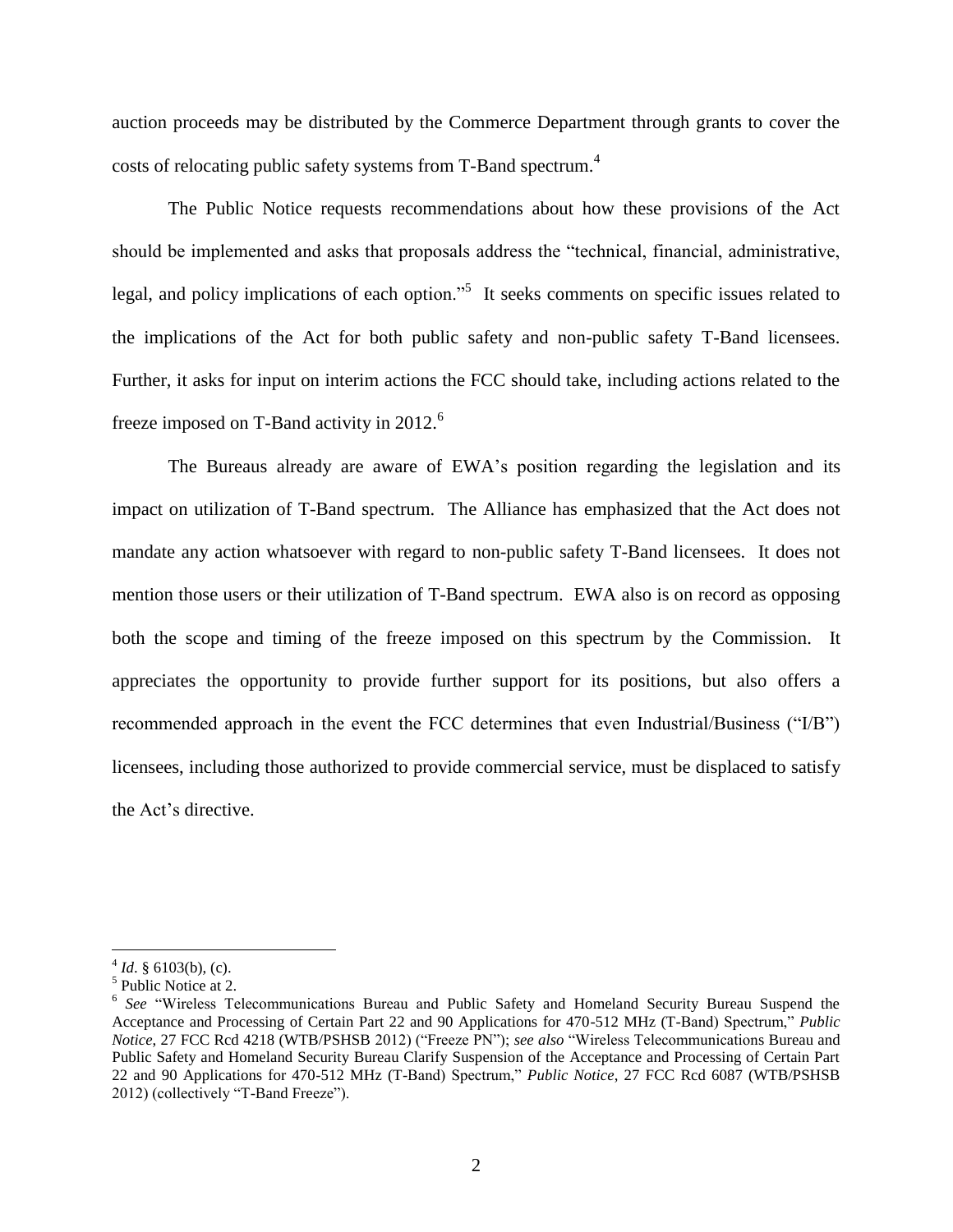### **I. INTRODUCTION**

EWA is a national trade association representing business enterprises, wireless sales and service providers, hardware and software system vendors, and technology manufacturers. Members of the Alliance hold FCC authorizations in numerous spectrum bands and in various radio services. The T-Band is a key component of the very limited spectrum inventory available for EWA members. It has been intensively used by them for decades and its loss would be devastating for their communications capabilities. Thus, the Commission's decisions in this proceeding will have a profound impact on many of EWA's members, on their customers, and, therefore, on the Alliance.

#### **II. BACKGROUND**

 $\overline{a}$ 

In 1971, the Commission reallocated certain television channels in eleven major markets in the county to address a growing need for private land mobile radio ("PLMR") spectrum in highly congested areas: Boston, Chicago, Dallas/Fort Worth, Houston, Los Angeles, Miami, New York/Northeastern NJ, Philadelphia, Pittsburgh, San Francisco/Oakland, and Washington DC/MD/VA.<sup>7</sup> Two 6 MHz channels were allocated in most markets, although Dallas/Fort Worth, Houston, and Miami received only a single 6 MHz allocation. Subsequently, the FCC assigned additional television channels in both New York and Los Angeles exclusively for public safety use.

There is no question that this spectrum has been used extensively by public safety and I/B licensees during the past 40 years. The markets in which it is available remain among the most heavily populated communities in the nation and the growth in wireless communications during this period is uncontested. For I/B licensees in these markets, T-Band is absolutely essential.

 $<sup>7</sup>$  The FCC also allocated spectrum in Cleveland and Detroit but it was never made available for use by PLMR</sup> licensees because of issues with Canada's use of the spectrum. *See* 47 C.F.R. § 90.303.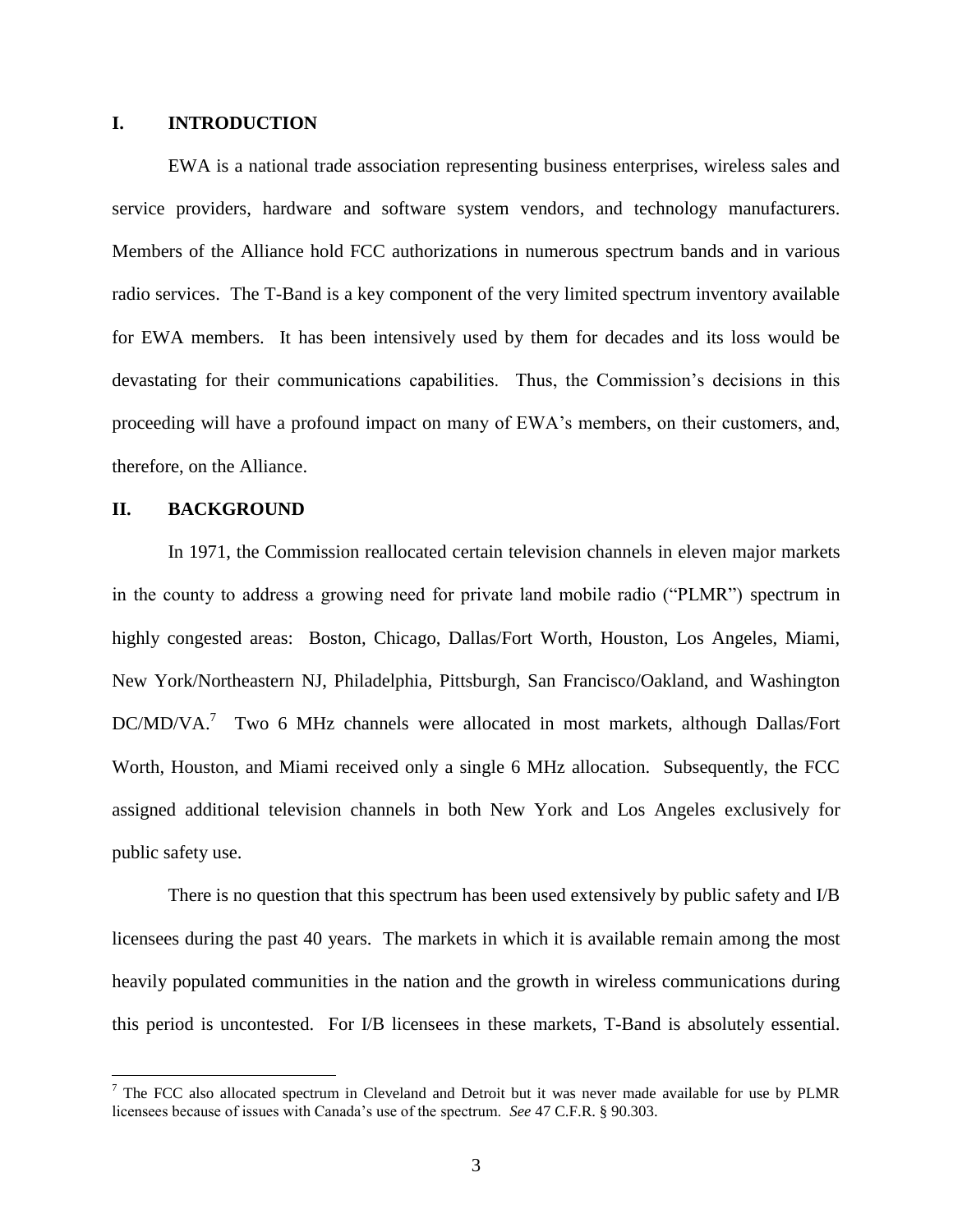The FCC has not allocated additional spectrum for the non-public safety PLMR community for over 25 years.<sup>8</sup> The only way demand can be met is by deploying more efficient technology. Fortunately, a number of PLMR vendors have introduced digital equipment in recent years that not only improves efficiency but provides enhanced capabilities needed by companies to increase their productivity.

However, the benefits of digital technology are optimized when deployed on systems with at least some control channels that are exempt from monitoring requirements under FCC Rule Section 90.187. It is effectively impossible to find such frequencies in the 450-470 MHz range in these populated markets. UHF channels in cities like Los Angeles, New York, and even Pittsburgh support multiple licensees all of which vie for airtime on a party line-type basis. T-Band spectrum is the only Part 90 allocation below 800 MHz where frequencies are not heavily shared and can qualify for a monitoring exemption. The I/B community was well on its way in a migration from analog to digital technology in these spectrum-scarce markets when the T-Band Freeze was adopted.<sup>9</sup> The impact of the freeze and the overall uncertainty regarding the future of I/B T-Band spectrum on that migration and on the ability of I/B licensees to meet critical communications needs cannot be overstated.

<sup>&</sup>lt;sup>8</sup> The 900 MHz band was the last such allocation. As discussed below, this spectrum is fully utilized in all of these markets as well.

<sup>9</sup> The FCC waived the narrowband requirement for this spectrum at the same time. *See* Implementation of Sections 309(j) and 337 of the Communications Act of 1934 as Amended; Promotion of Spectrum Efficient Technologies on Certain Part 90 Frequencies, *Order*, WT Docket No. 99-87, 27 FCC Rcd 4213 (WTB/PSHSB/OET 2012).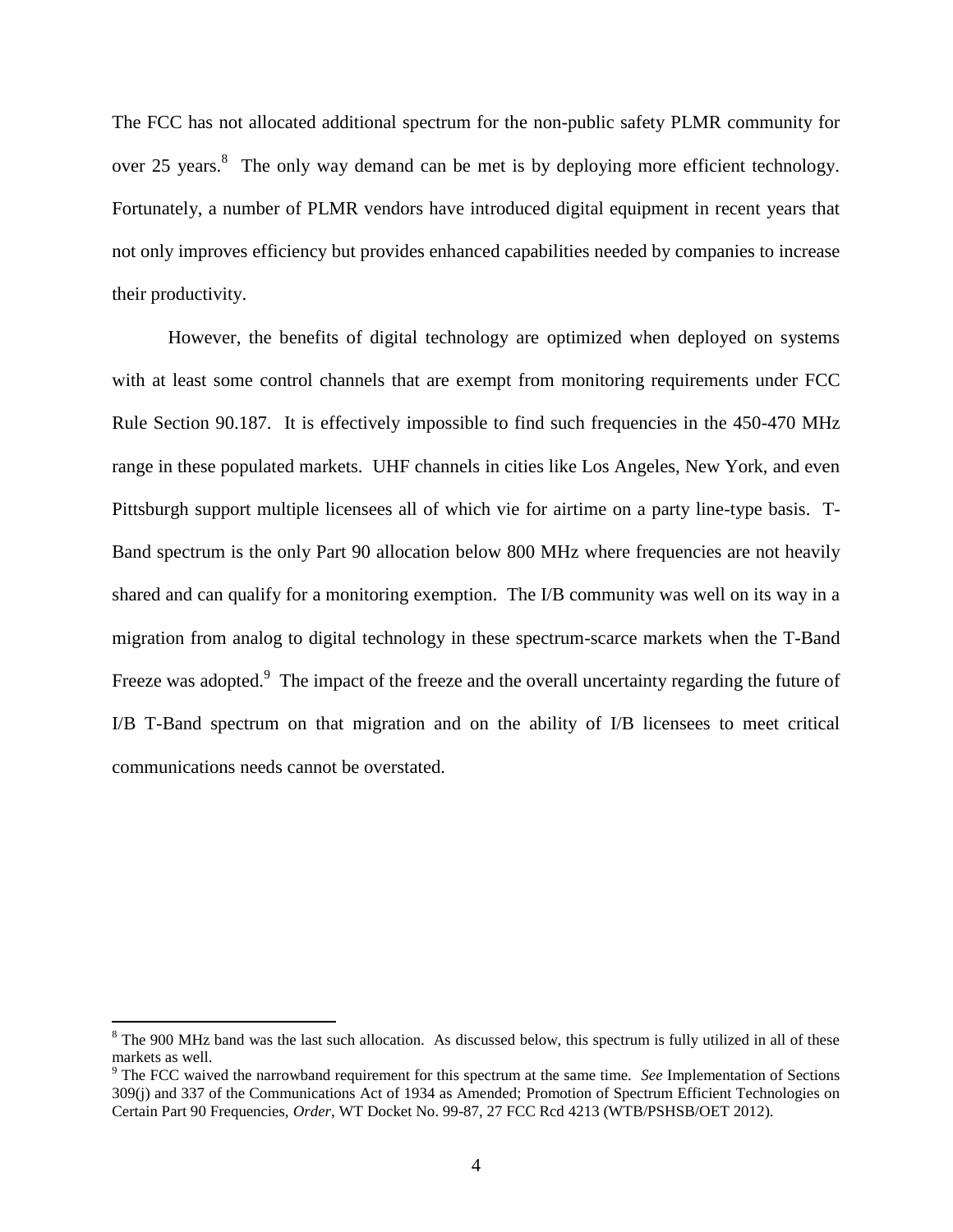# **III. T-BAND SPECTRUM IS ESSENTIAL FOR MEETING BUSINESS COMMUNICATIONS REQUIREMENTS, IS NOT SUBJECT TO THE ACT'S DIRECTIVE, AND IS A SPECTRUM RESOURCE FOR WHICH THERE IS NO COMPARABLE REPLACEMENT**

#### **A. The Need for this Spectrum is Well-Documented**

The Public Notice requests detailed information regarding the current utilization of T-Band spectrum, the breakdown between I/B and public safety licensees, the equipment used by these systems, and the "use cases" for which they are deployed.<sup>10</sup> The responses to most of these questions can be found in the Land Mobile Communications Council ("LMCC") comments in this proceeding that the Alliance helped prepare and in the report submitted by the National Public Safety Telecommunications Council ("NPSTC") on this subject ("NPSTC Report"). There is no need for EWA to repeat that data, which demonstrates conclusively the vital important of this band to the entire PLMR community. These frequencies are used for emergency responder communications, for environmental and health care services, for transportation activities, and to meet the needs of an almost limitless array of small and large businesses in each of these markets.

If implementation of the Act were dependent on a finding that this spectrum is underutilized by the PLMR industry, the outcome would be a certainty. On a per kilohertz basis, it is among the most intensively used spectrum in the county. Moreover, it is used not for entertainment purposes or to enable non-critical personal communications, but to meet some of our most urgent societal needs. In response to the Public Notice question, even with respect to I/B frequencies, these are not communications functions that could be satisfied on a commercial

<sup>&</sup>lt;sup>10</sup> Public Notice at 2.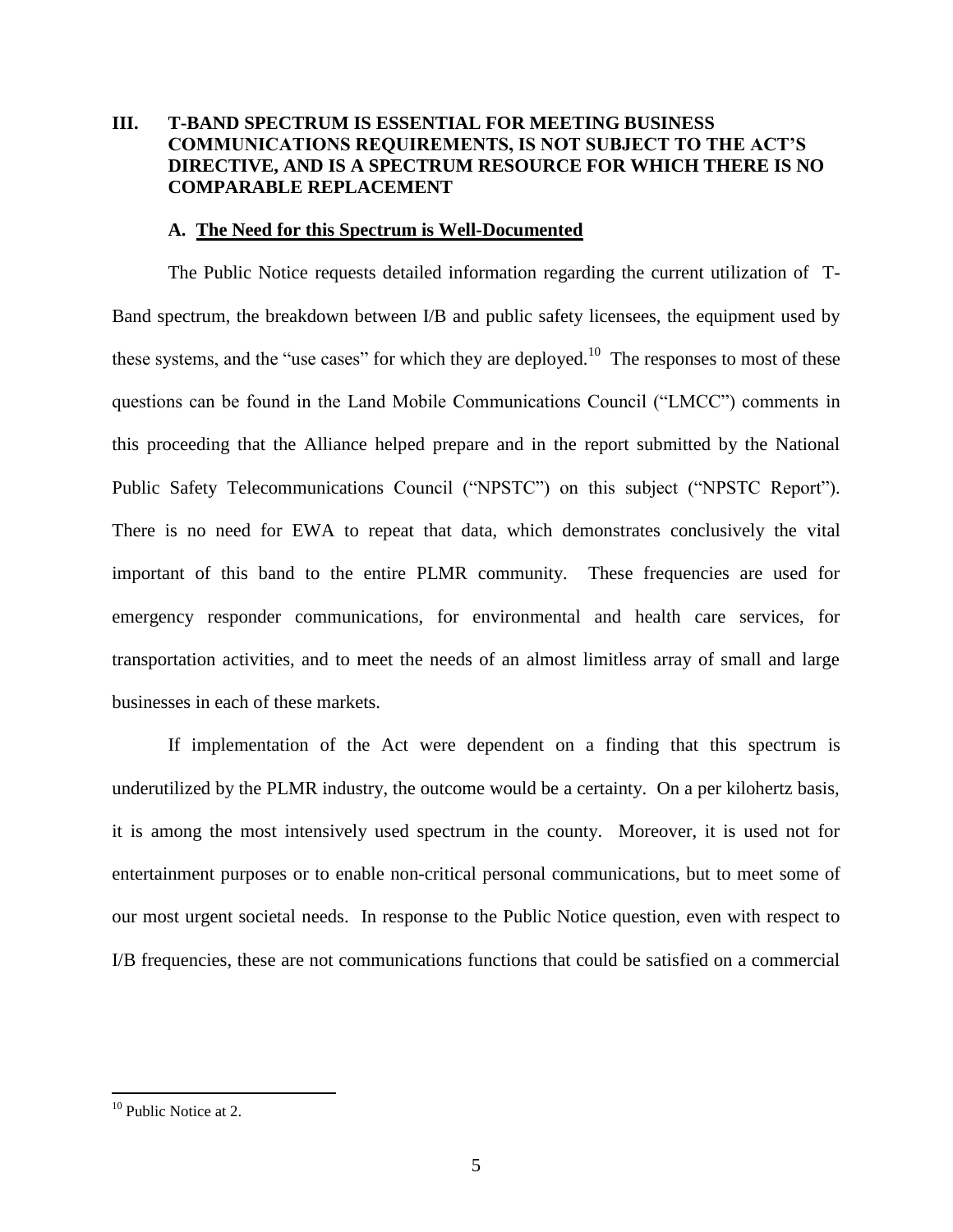broadband network.<sup>11</sup> Virtually every business uses commercial service of some sort to meet certain communications needs but requires other solutions for mission-critical and similarly specialized activities, ones that use facilities that are available when commercial systems all too frequently are not, as described in the LMCC Comments. There simply is no public interest rationale that would support the "repurposing" of this spectrum for a future auction with questionable revenue-raising potential and uncertain utilization value.<sup>12</sup>

#### **B. The Act is Silent with Regard to I/B T-Band Spectrum**

EWA recognizes that it was not the Commission's decision to recover public safety T-Band spectrum for auction purposes. Absent a change in the Communications Act, one that EWA would strongly support, the FCC has no choice but to fulfill its statutory obligation. But the Alliance again must emphasize that the Act is unambiguously specific in its identification of the spectrum to be auctioned. It does not include even a suggestion that the FCC is required to recover I/B as well as public safety T-Band frequencies for that purpose.

Because I/B and public safety frequencies are interleaved within the band, the Public Notice questions whether the FCC should relocate I/B licensees as well as public safety "to clear larger contiguous blocks of T-Band spectrum for auction that would be likely to generate higher bids."<sup>13</sup> EWA's response is NO. Congress could have, but did not, direct the FCC to clear all T-Band spectrum being used for land mobile communications. Congress could have, but did not, direct the FCC to take all actions necessary to maximize the revenue that might be raised from

 $11$  *Id.* at 4. The Public Notice also questions whether T-Band I/B licensees might be able to meet their requirements by operating their own broadband networks. The Alliance assumes this question is rhetorical as the FCC has never allocated and is not expected to allocate any broadband spectrum for non-public safety PLMR users.

<sup>&</sup>lt;sup>12</sup> As noted in the LMCC Comments, given the very limited geographic area within which T-Band spectrum is allocated for PLMR use and the fact that it will remain surrounded by even more intensively "repacked" high power television stations, it seems highly unlikely that the spectrum will be used for broadband wireless service. Indeed, it is unclear who Congress, or now the FCC, expects to bid on this spectrum or what the auction revenue is likely to be.

 $13$  Public Notice at 3-4.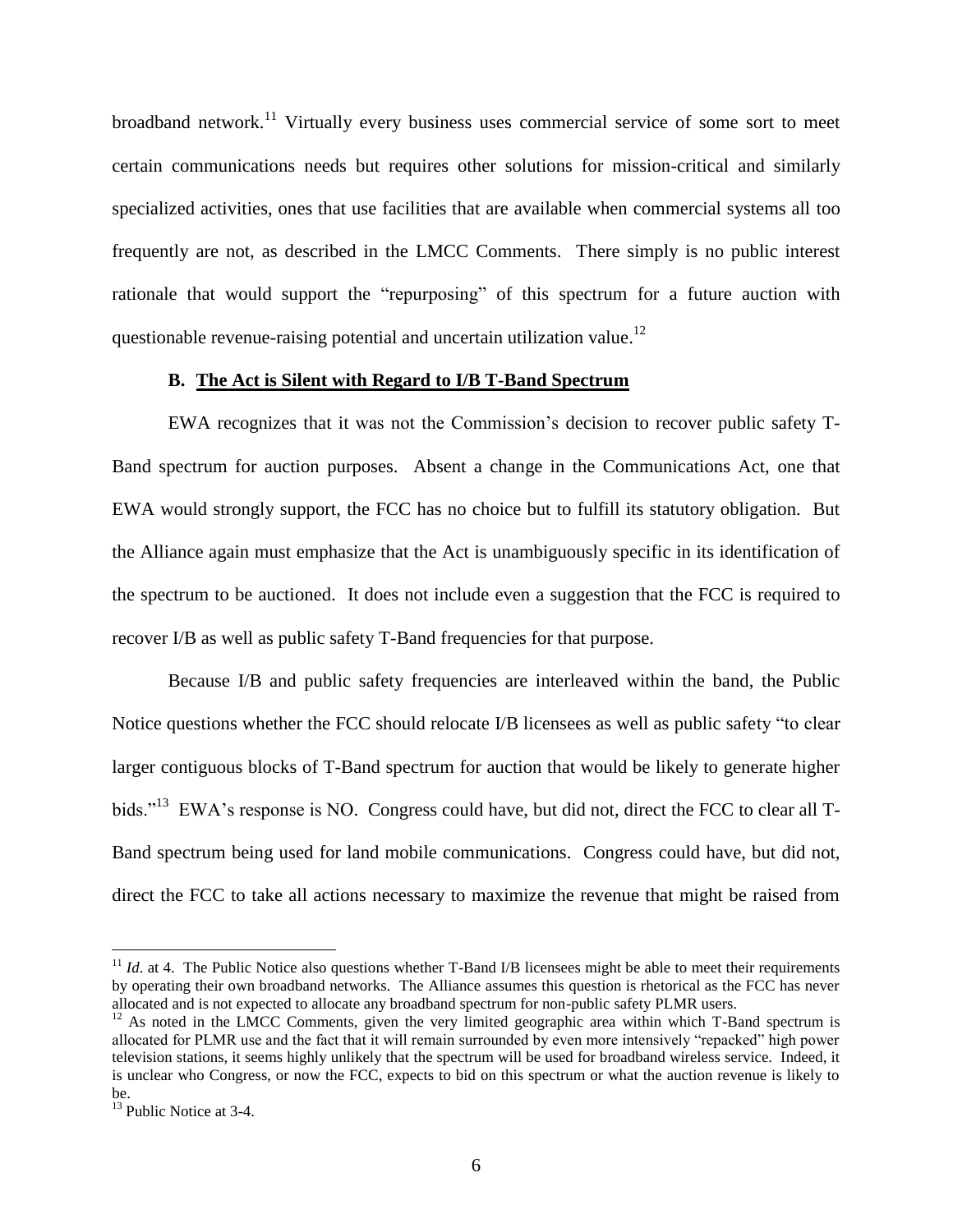this future action. Indeed, Congress could have, but did not, mandate that auction revenues must be used to fund the relocation of public safety systems and must be adequate for that purpose, presumably by setting a spectrum reserve price, but left that to the discretion of the Assistant Secretary of the National Telecommunications and Information Administration. The Commission can do no less than Congress has directed, but it need not do more and substitute its own judgment as to what Congress might have meant to mandate. While EWA believes that the statute should be amended to rescind this provision in its entirety, it urges the FCC not to make any assumptions as to Congressional intent and exceed what the Act requires regarding the use of I/B T-Band spectrum, a matter as to which the Act is totally silent.

#### **C. There is No Comparable Replacement I/B Spectrum**

 $\overline{a}$ 

As noted above, the I/B Part 90 user community has received no new spectrum allocation in more than 25 years. The 800 MHz<sup>14</sup> and 900 MHz frequencies<sup>15</sup> available to I/B licensees in these 11 markets all are fully assigned and have been for many years. There is no "vacant" spectrum in these bands to which T-Band licensees could be relocated.

The VHF and UHF channels available under FCC Rule Section 90.35 are not in any way comparable to T-Band frequencies. Those two bands have been used by I/B entities for more than a half-century. They are intensively utilized throughout the nation and even more so in

<sup>&</sup>lt;sup>14</sup> The 800 MHz spectrum being vacated by Sprint Nextel Corporation ("Sprint") as part of 800 MHz rebanding will be substantial given Sprint's very deep spectrum position in all of these markets. But it is reserved for the first three years of availability for public safety and for two years thereafter for public safety and critical infrastructure industries. *See* 47 C.F.R. § 90.617(g). It is doubtful that any channels will remain available in these heavily congested markets after the three-year exclusively public safety access period expires and certainly none will be available at the end of five years when many EWA members would qualify to apply.

<sup>&</sup>lt;sup>15</sup> The FCC froze the 900 MHz band almost nine years ago, also in relation to the 800 MHz rebanding proceeding. *See* "Wireless Telecommunications Bureau Freezes Applications in the 900 MHz Band," *Public Notice*, WT Docket No. 02-55, 19 FCC Rcd 18277 (2004). It finally lifted that freeze – ironically – in 11 markets in late November 2012, but those were areas such as North and South Dakota, Wyoming and Alaska rather than Los Angeles and New York. However, the freeze has no actual impact on replacement spectrum in the T-Band markets since all 900 MHz I/B channels in those markets have been fully licensed for decades*. See* "Public Safety and Homeland Security Bureau and Wireless Telecommunications Bureau Announce the Completion of 800 MHz Band Reconfiguration in Certain NPSPAC Regions," *Public Notice*, WT Docket No. 02-55, 27 FCC Rcd 14775 (PSHSB/WTB 2012).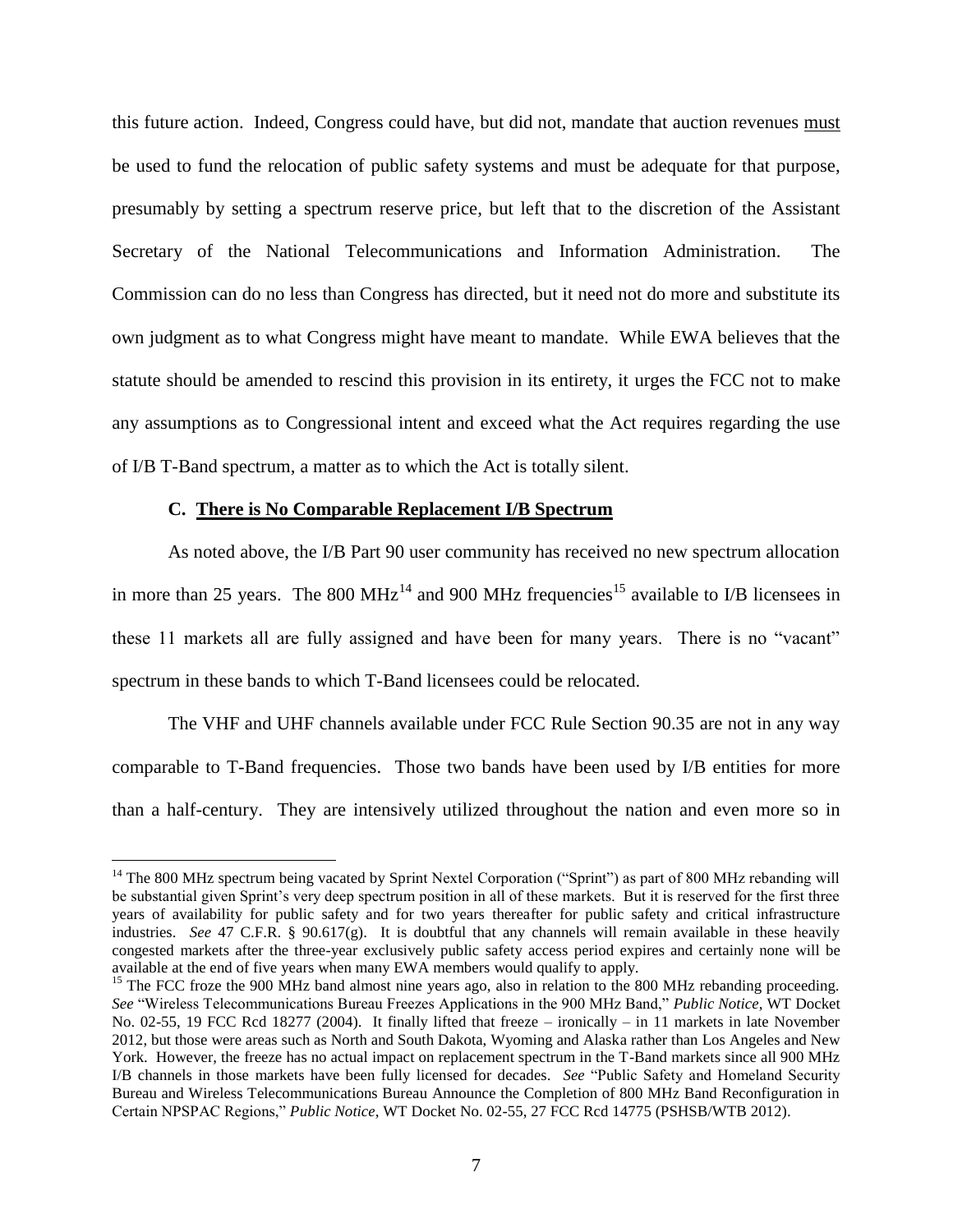these 11 densely populated markets. As explained above, the number of co-channel and adjacent channel licensees on these frequencies in major metro areas prevents them from being assigned on other than a heavily shared basis. By contrast, the rules governing Part 90 T-Band have created meaningful opportunities for exclusive licensing. This, in turn, has been a key element in supporting an analog to digital migration, an essential step toward meeting business communications requirements in these cities. A forced relocation from exclusive T-Band channels to heavily shared VHF or UHF frequencies would be the equivalent of receiving a Geo in exchange for a Porsche and should not be contemplated.<sup>16</sup>

### **D. "Repacking" T-Band to Accommodate Continued I/B Utilization is the Only Potentially Viable Option**

EWA has spent considerable time discussing with its T-Band licensee members what, if any, replacement spectrum would be comparable and enable them to maintain their current operational capabilities. The answer is unequivocal - there is no Part 90 spectrum that would be an acceptable substitute. The situation is further complicated by the fact that a very significant percentage of systems use a combination of exclusive T-Band and shared UHF frequencies with the exclusive frequencies functioning as control channels in a hybrid trunked configuration. This combination greatly improves trunking efficiency and supports deployment of more advanced digital technologies with the features and functionalities needed by American businesses. Even if exclusive 800 MHz or 900 MHz channels were available in these markets, which they are not, they could not be substituted for T-Band frequencies in existing hybrid trunked systems.

The Public Notice questions whether the FCC should consider "consolidating non-public safety licensees within a single segment of contiguous T-Band spectrum (e.g., TV Channel 14 at the bottom of the band) in order to clear the remaining T-Band spectrum for auction in

<sup>&</sup>lt;sup>16</sup> As discussed below, even if this relocation were acceptable, which it is not, there is no identified source of funding to finance such a move.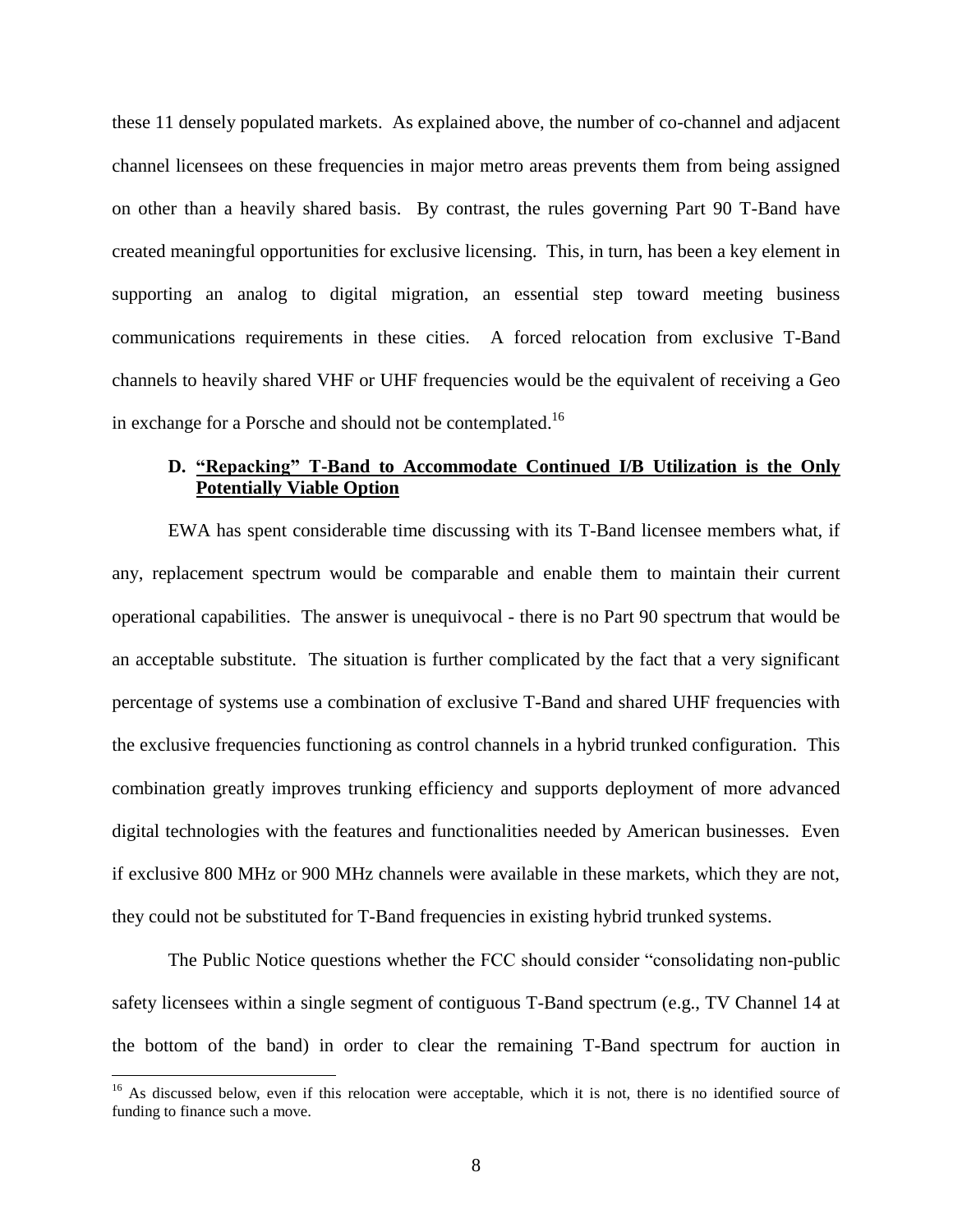contiguous blocks."<sup>17</sup> For all the reasons described herein, EWA believes that I/B T-Band licensees should not be impacted by the Act at all and, instead, should be permitted to continue operating on their current frequencies. However, if the FCC were to determine that relocation was unavoidable, then repacking these licensees into a contiguous portion of T-Band spectrum is the only option that could provide comparability.<sup>18</sup>

Implementing such an approach raises a number of additional issues as anticipated in the Public Notice. For example, the FCC asks whether potential regulatory incentives such as expanded market areas or relaxation of certain rules would help facilitate an in-band relocation.<sup>19</sup> The answer, of course, is yes. All relocations are difficult and costly. They are particularly so when the licensee is providing third-party service to customers. Many of these licensees have gone through mandatory relocations more than once in the 800 MHz band and have learned through painful experience that approximately 30% of their subscribers will leave if the move requires that their radios be taken out of operation, however temporarily, to be reprogrammed. This is not a question of cost, but of inconvenience that affects the customer/ operator relationship. To counter-balance the burdens that would be imposed on I/B licensees, both those operating commercial and private, internal systems, regulatory relief along the lines outlined would be appropriate. EWA would be pleased to work with the FCC in formulating appropriate rule changes should that become necessary.

A key question, of course, is how such a relocation would be funded. There is only one answer in the Alliance's opinion; the same one that has been adopted by the FCC in numerous other instances wherein spectrum was repurposed for sale at auction. The auction winner must

<sup>&</sup>lt;sup>17</sup> Public Notice at 4.

<sup>&</sup>lt;sup>18</sup> EWA has no specific knowledge about the use of Part 22 T-Band frequencies. If the FCC mandates relocation of I/B T-Band licensees and if this spectrum is not being utilized, then it should be examined as potential replacement spectrum.

<sup>&</sup>lt;sup>19</sup>Public Notice at 4.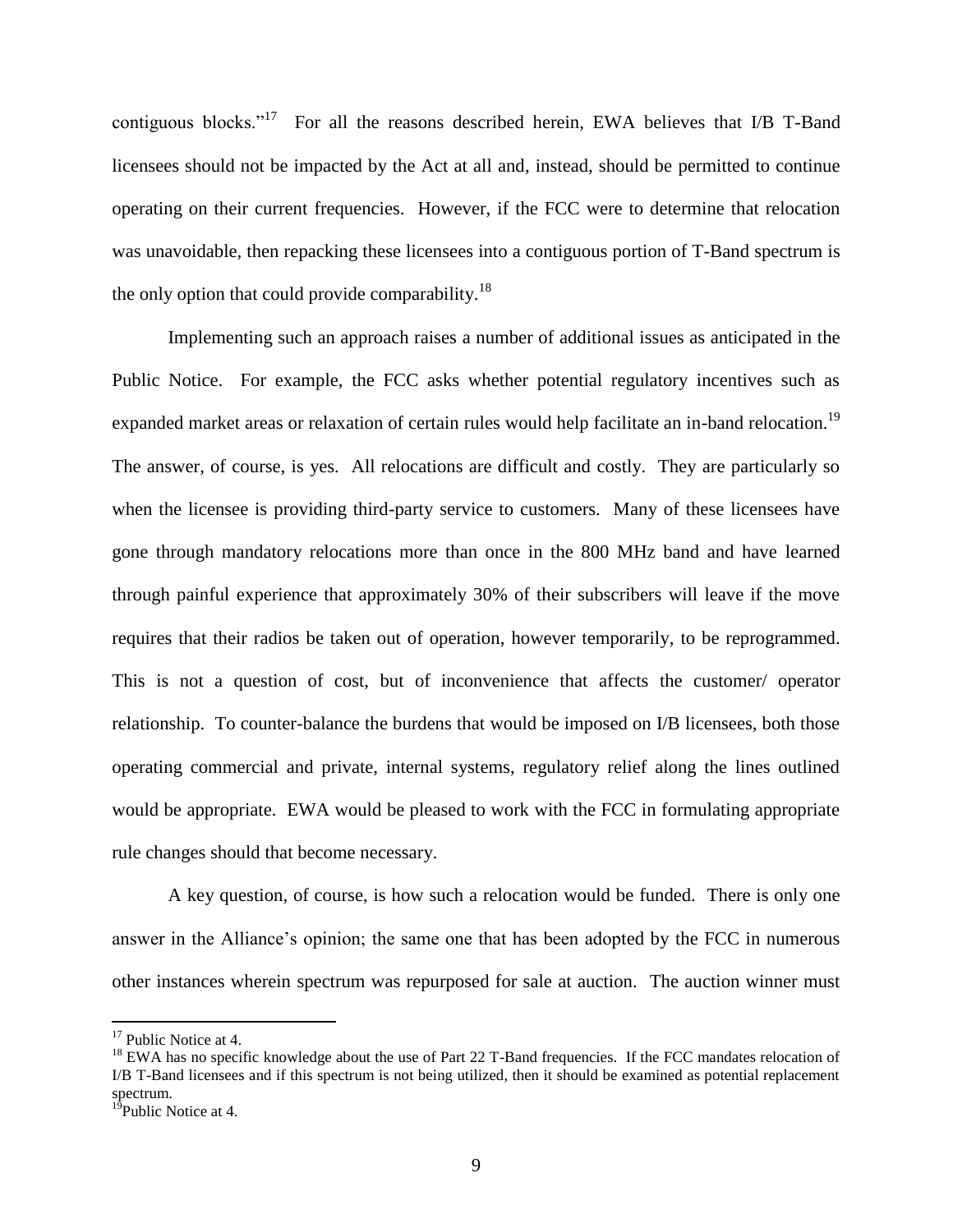be fully responsible for paying the negotiated costs of relocating these licensees. In that respect, EWA disagrees strongly with the suggestion in the Public Notice that licensees might be permitted to recover only some of their relocation costs.<sup>20</sup> There is no basis for the FCC adopting such a limitation on auction winner responsibilities in this instance, a position that would be entirely at odds with FCC rules in similar situations.  $21$  If the Commission determines that I/B T-Band spectrum must be auctioned even though not required by the Act, the FCC must ensure that the auction winner is on notice that it must bear the entire cost of relocating all such licensees. Of course, auction participants presumably would include those costs in calculating their bids, which likely would affect the funds available for public safety relocation.

EWA has engaged Televate, the same organization that worked with public safety to produce the economic conclusions in the NPSTC Report, to analyze the anticipated costs of relocating T-Band licensees within the band. That work is in progress and will be submitted at the Reply Comment stage so that prospective auction participants have a basis for estimating what those costs would be.

#### **IV. THE T-BAND FREEZE SHOULD BE LIFTED IMMEDIATELY**

EWA's position on this issue has been clear from the outset: The Commission's decision to freeze virtually all T-Band-related activity, relocating stations, adding channels, even exchanging one channel for another, years in advance of the mandated auction and prior to formulating a proposal for relocating incumbents is unprecedented and contrary to the public interest. Thus, the Alliance says NO to the Public Notice query whether the FCC should

<sup>20</sup> *Id.*

<sup>21</sup> *See, e.g*., 47 C.F.R. §§ 27.1111 *et seq*., 90.699.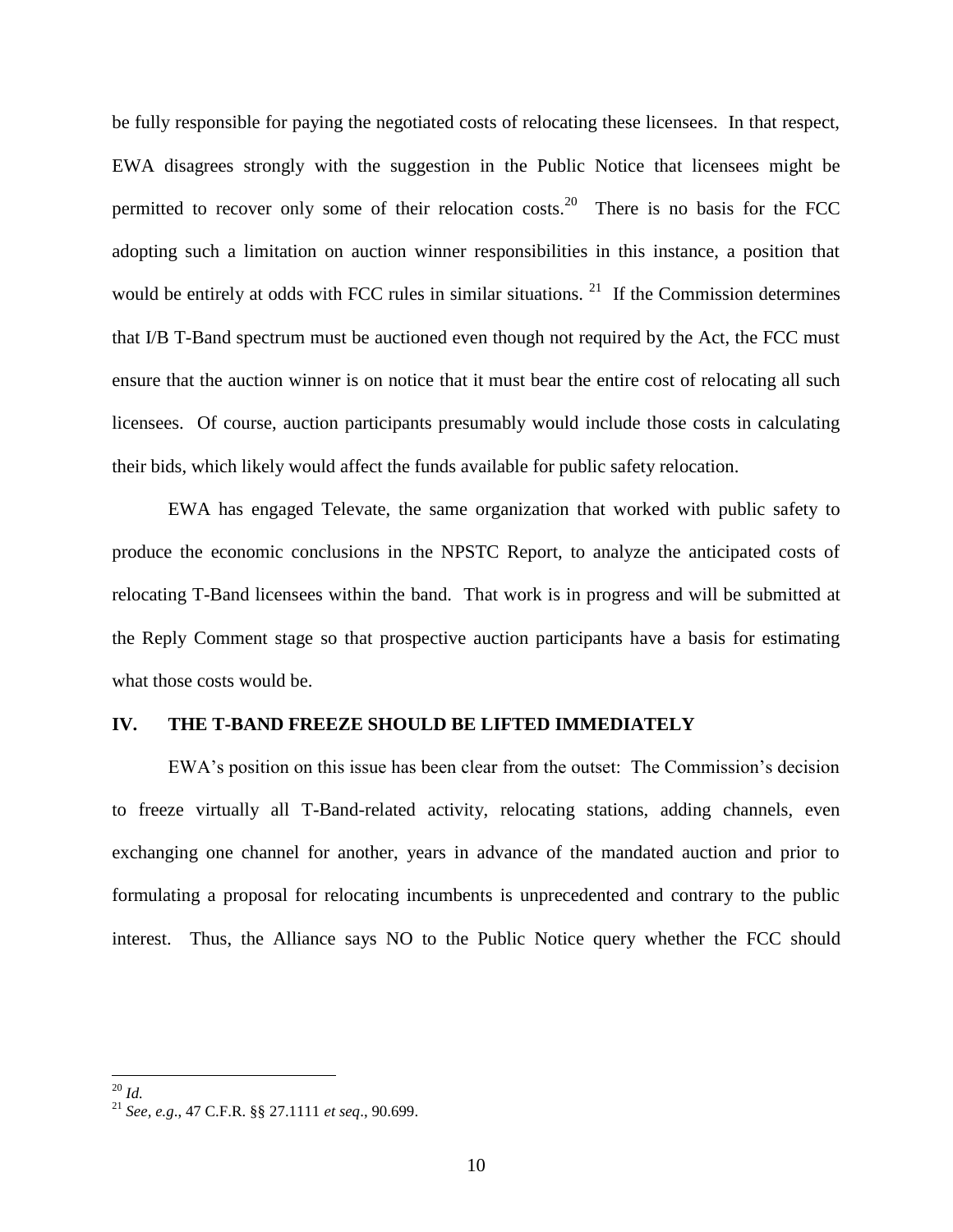continue "this suspension until reallocation and relocation are implemented, even if this does not occur until the maximum period of years permitted by Section  $6103^{22}$ 

The Commission has said that it adopted the freeze because "prudent spectrum management dictates that we should stabilize the existing spectrum landscape by suspending the acceptance and processing of T-Band licensing applications that could alter the spectrum landscape **and thereby make implementing the [Spectrum] Act more difficult or costly.**"<sup>23</sup> As it has in numerous filings supporting applicants seeking waivers of the freeze, EWA again respectfully disagrees that the future cost of clearing this spectrum is more relevant to prudent spectrum management than meeting the ongoing requirements of PLMR entities that need T-Band spectrum today to meet critical communications needs.<sup>24</sup> The Alliance recognizes that a licensing freeze has become the standard antecedent to the auction of encumbered spectrum. While inconvenient or even disruptive for incumbent licensees, auction participants are entitled to know the spectrum landscape before placing bids and need assurance that it will not change during the course of the auction. But these restrictions should be imposed at the last reasonable time before the information is needed by potential bidders and not at the earliest possible date in an effort to minimize the relocation costs those bidders might incur.

The Spectrum Act says only that the auction must take place not later than nine years from enactment – or February 2021. It suggests nothing about minimizing the relocation costs that will be incurred as a result of the anticipated sale of this spectrum. Moreover, this decision

<sup>&</sup>lt;sup>22</sup> Public Notice at 4.

 $23$  Freeze PN at 1 (emphasis added).

<sup>&</sup>lt;sup>24</sup> See e.g., "Public Safety and Homeland Security Bureau Seeks Comment on Request for Waiver Filed by Somerset County, New Jersey to Upgrade Its Public Safety Communications System by Modifying Its Sites and Adding Frequencies in the Television Channel 19 (500-506 MHz) Band and a Part 22 Frequency," *Public Notice*, 27 FCC Rcd 10907 (PSHSB 2012); Comments of EWA filed on Sept. 20, 2012.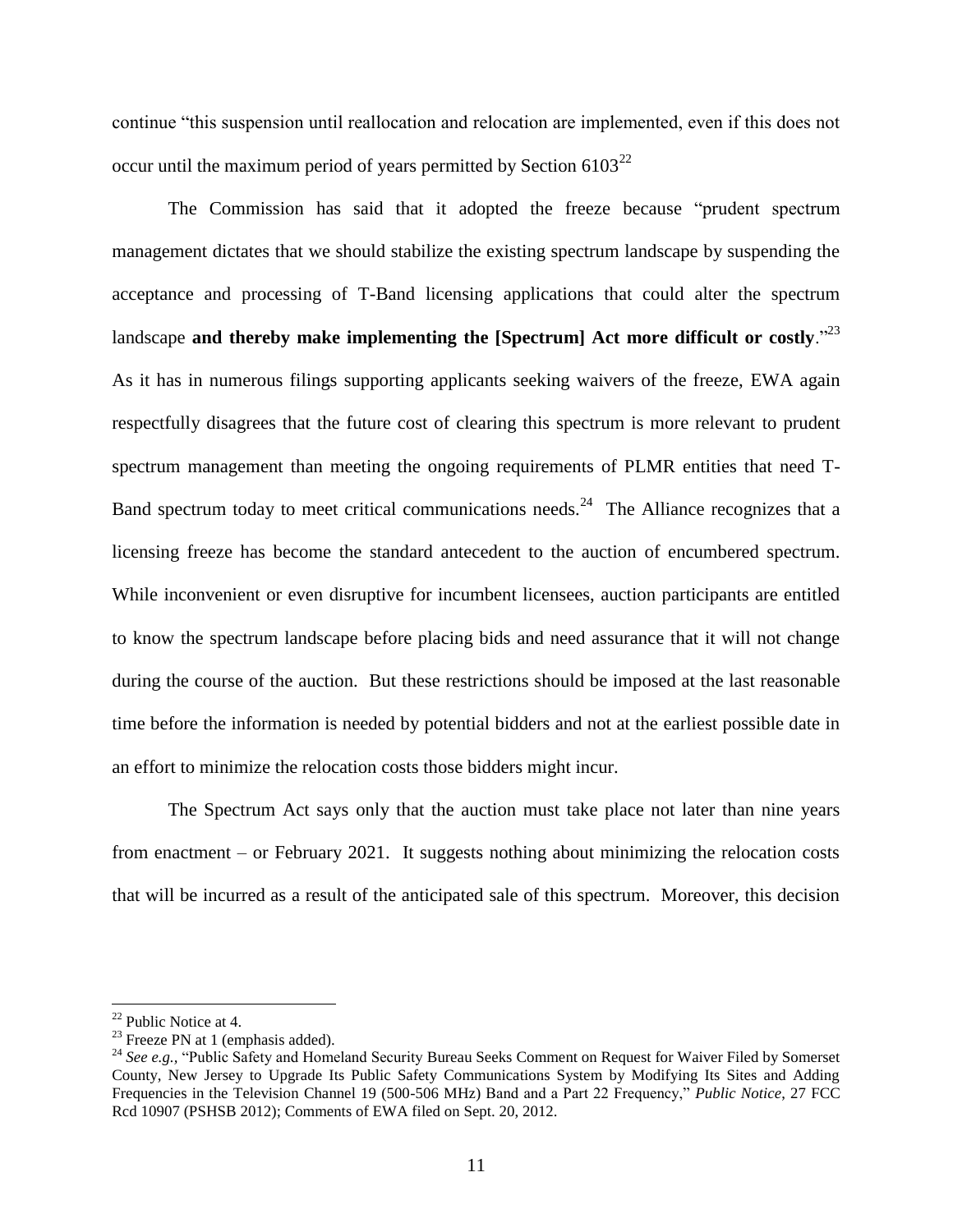is inconsistent with the FCC's past practice vis-à-vis when freezes are imposed in anticipation of a spectrum auction.

For example, the FCC has been auctioning vacant non-reserved band FM allotments on a rolling basis since 2004.<sup>25</sup> Like T-Band, which is available for PLMR use in 11 discrete markets across the county, these allotments are geographically distinct. The FCC did not freeze all such allotments in 2004 in anticipation of auctioning them. Rather, it imposes a freeze on "petitions and counterproposals that propose a change in channel, class, community, or reference coordinates for any of the vacant non-reserved band FM allotments" that are included in a particular auction approximately six months prior to conducting the auction.<sup>26</sup> EWA recognizes that these auctions do not involve the cost of relocating incumbent licensees. Nevertheless, the Commission has allowed the FM marketplace to operate normally until the FCC takes concrete steps to schedule the competitive bidding process for particular allotments.

EWA addressed the highly disruptive impact of lengthy freezes in its Comments on the T-Band waiver request filed by the Township of Woodbridge, NJ.<sup>27</sup> It noted that the processing freeze in the 39 GHz band that was cited by the FCC in support of its T-Band freeze covered only applications filed on or after a date one month before the FCC adopted a Notice of Proposed Rulemaking in which it proposed specific amendments to the technical and licensing rules governing that band, a step the FCC has not yet taken vis-à-vis the T-Band.<sup>28</sup> The Alliance also

<sup>25</sup> *See* FCC Auctions 37, 62, 68, 70, 79, 91, 93, and 94.

<sup>26</sup> *See, e.g*., "Auction 94 Freeze Announced for Certain FM Applications and Rulemaking Filings," *Public Notice*, 27 FCC Rcd 10903 (MB 2012).

<sup>&</sup>lt;sup>27</sup> See "Public Safety and Homeland Security Bureau Seeks Comment on Request for Waiver Filed by the Township of Woodbridge, New Jersey to Operate a Trunked Public Safety Communications System Using Part 90 and Part 22 Frequencies in the Television Channel 19 (500-506 MHz) Band" Public Notice, 27 FCC Rcd 8238 (PSHSB 2012); Comments of EWA filed on Aug. 7, 2012.

<sup>&</sup>lt;sup>28</sup> Amendment of the Commission's Rules Regarding the 37.0-38.6 GHz and 38.6-40.0 GHz Bands, Notice of Proposed Rulemaking and Order, ET Docket No. 95-183, 11 FCC Rcd 4930 at ¶ 124 (1996).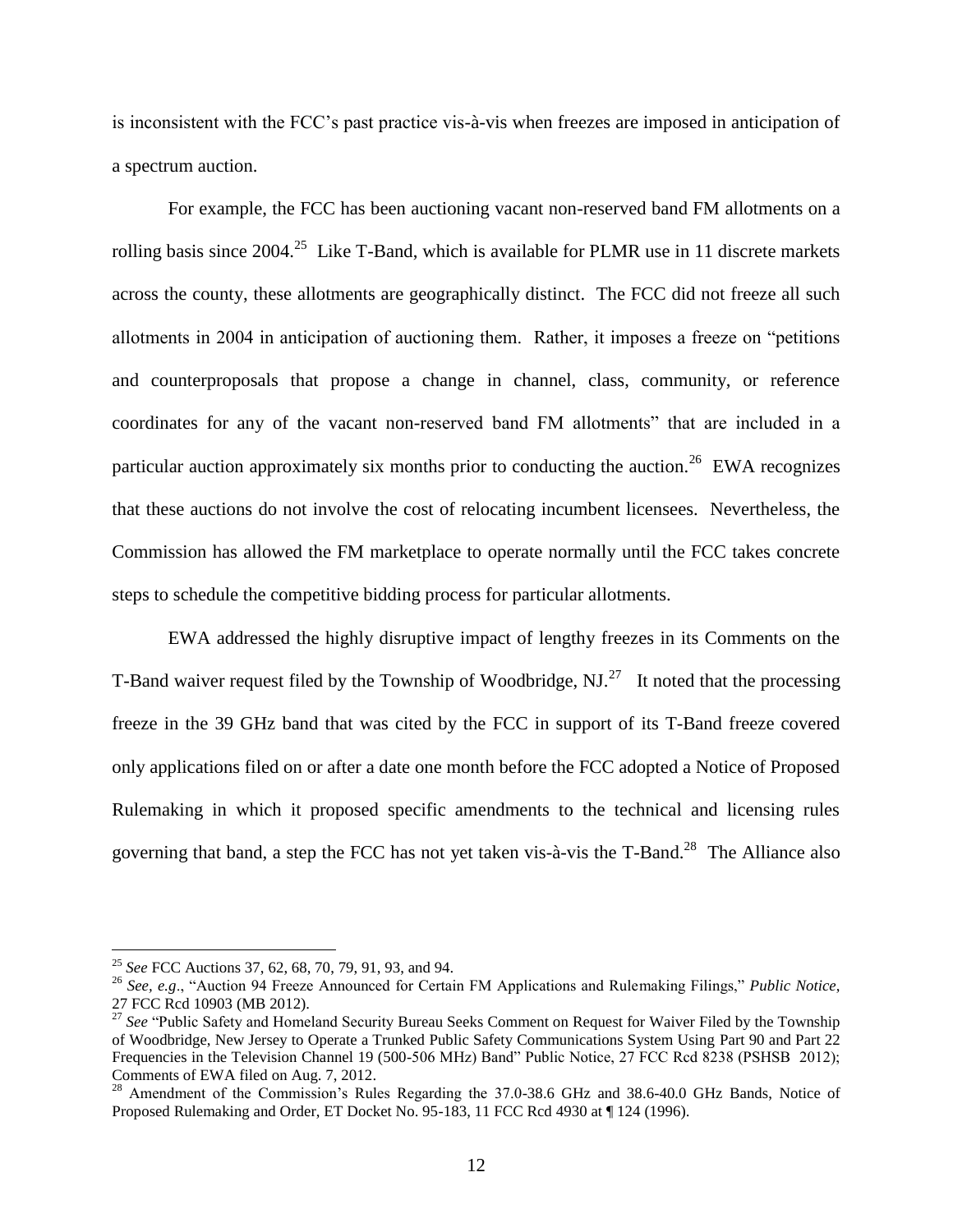noted the Commission's appropriate sensitivity to the impact of freezes in the context of the 800 MHz rebanding proceeding where it stated the following:

We strongly agree with the parties who point out the adverse effects such a threeyear freeze could have on their companies' business plans…. [W]e will do everything possible to minimize the effect the incremental freezes may have on incumbent licensees and new applicants, and direct the Transition Administrator to make accommodations in the implementation plan that will avoid such adverse effects.<sup>29</sup>

The wisdom of and necessity for imposing a freeze on all spectrum in all T-Band markets almost a decade before the reallocation mandated by the Act, at best, is questionable. It reflects a balancing of the public interest that, in EWA's opinion, without any economic analyses or recognition of the benefits that accrue to the American public through the use of T-Band spectrum, improperly elevates the benefit of cost containment for future bidders over the immediate and ongoing communications needs of public safety, critical infrastructure, and other important PLMR user requirements. The Alliance urges the FCC to lift the freeze immediately and re-impose it only at such time as is essential for a successful auction process.

If it does not eliminate the freeze entirely, the FCC should modify it in light of its devastating effect on PLMR systems as described herein and detailed in the LMCC comments. At a minimum, all applications filed prior to issuance of the Freeze PN should be processed routinely. Additionally, the Commission should modify the T-Band Freeze and make it consistent with the 900 MHz Freeze.<sup>30</sup> The FCC would not accept applications for new entities in a market except through assignment, but would permit existing licenses to modify their sites and add or relocate frequencies. This would provide those who have already invested in T-Band spectrum the flexibility needed to maintain service at appropriate levels. It simply is not credible

<sup>29</sup> Improving Public Safety Communications in the 800 MHz Band, *Report and Order, Fifth Report and Order, Fourth Memorandum Opinion and Order, and Order*, WT Docket No. 02-55, 19 FCC Rcd 14969 at ¶ 204 (2004). <sup>30</sup> *See* n. 15 *supra*.